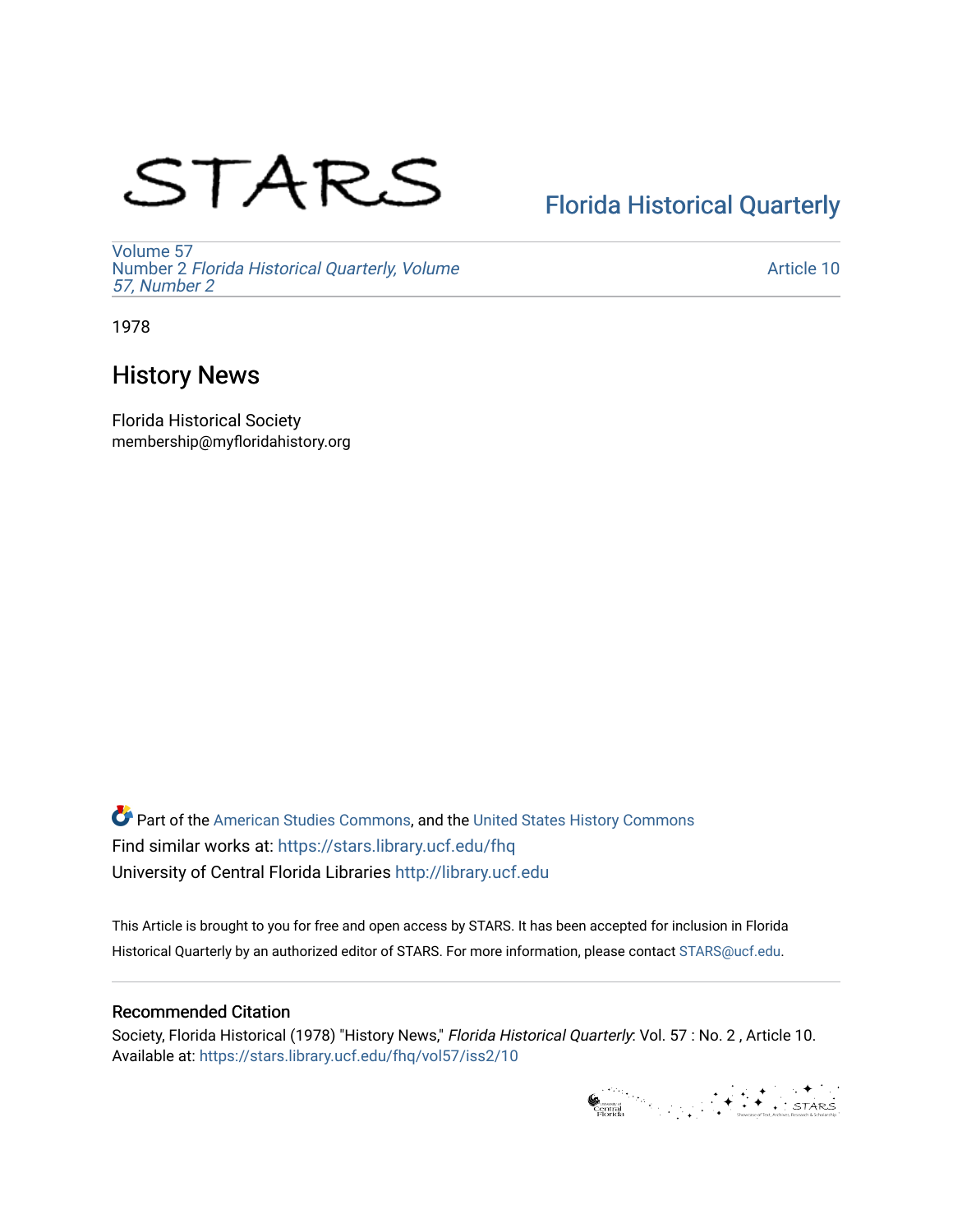## HISTORY NEWS

### *Florida Confederation of Historical Societies*

The Florida Confederation of Historical Societies, Museums, and Historical Agencies will hold a two-day workshop at Heritage Park in Largo, November 3-4, 1978. Genealogy, archeology, and museum security are among the topics that will be discussed. There will also be an audio-visual presentation of slides and photographs supplied by Confederation members, which will show their museum and historical projects. All members of historical societies, museums, and agencies in Florida are invited to participate in the workshop. For information write Bob Harris, Pinellas County Historical Museum, Heritage Park, 11909 125th Street North, Largo, Florida 33540.

#### *Glenn H. Curtiss Memorial Dedication*

The city of Opa-Locka, on May 21, 1978, in cooperation with the cities of Hialeah and Miami Springs, celebrated the one hundredth anniversary of the birth of Glenn H. Curtiss with the dedication of the Glenn H. Curtiss Memorial Garden in the Opa-Locka city hall courtyard. Mr. Curtiss played a major role in the development of American aviation. He was also an important developer in Florida during the 1920s. He was the founder of Opa-Locka, Miami Springs, and Brighton, Florida, and co-founder with James H. Bright of Hialeah. Secretary of State Brue A. Smathers was the main speaker at the dedication. A plaque was unveiled by Mrs. Glenn H. Curtiss, Jr., Opa-Locka Mayor W. L. Young, and Frank Fitzgerald-Bush, author of *A Dream of Araby, Glenn H. Curtiss and the Founding of Opa-Locka.* Dr. Thelma Peters represented the Florida Historical Society at the ceremonies.

#### *Announcements and Activities*

The Florida State Genealogy Society will hold its second annual conference at the Langford Hotel, Winter Park, November 17-18, 1978. William Lind of the National Archives and Gill Bodziony of the Florida State Library, Division of Archives, His-

 $[248]$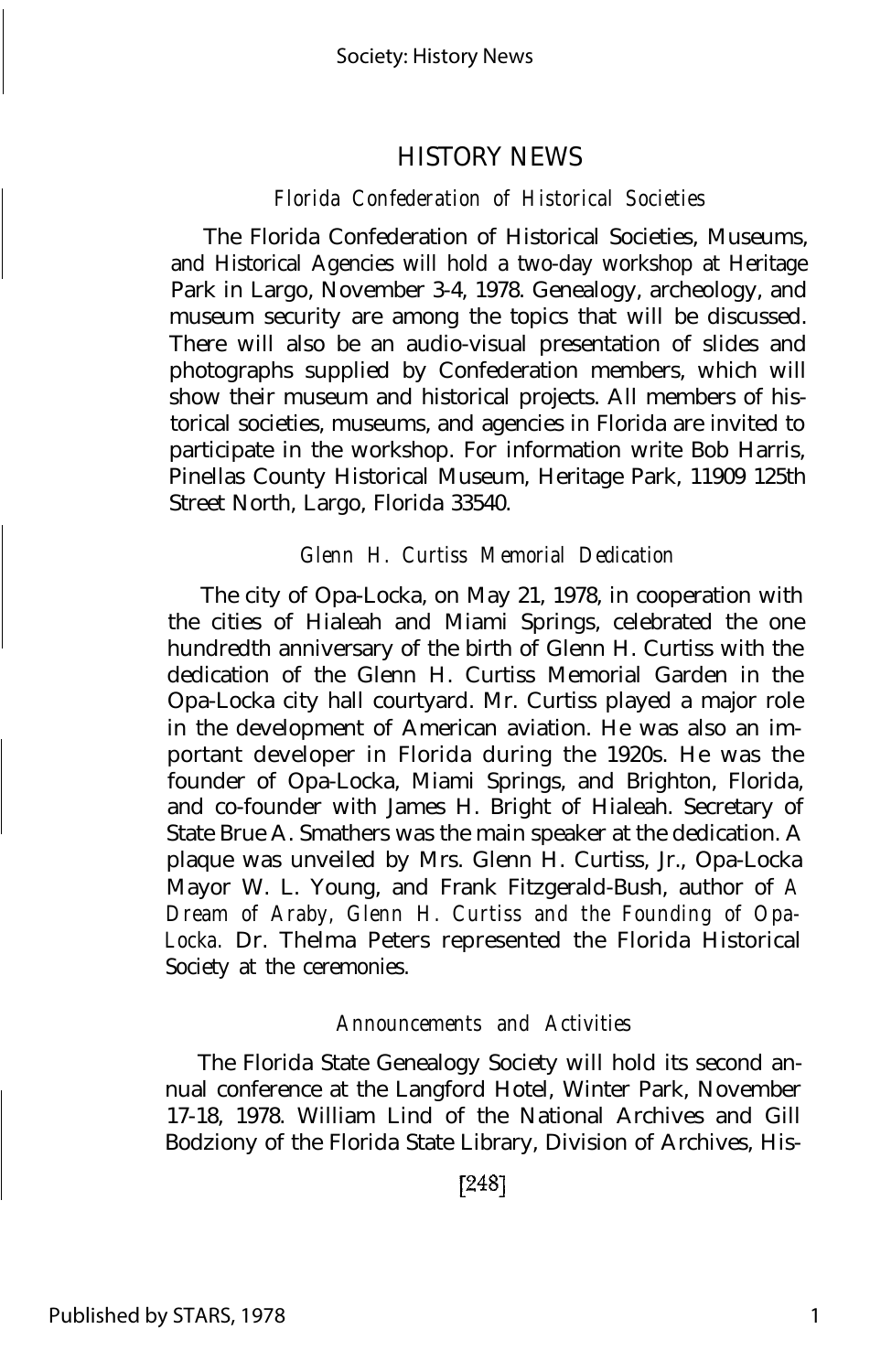#### HISTORY NEWS 249

tory and Records Management, will be keynote speakers. Local and family genealogical societies are encouraged to have displays. Conference chairperson is Barbara M. Dalby, 204 Willowick Avenue, Temple Terrace, Florida 22671, and inquires should be addressed to her. The Society publishes the *Florida Genealogist,* a quarterly devoted to Florida genealogy and the needs of genealogists in this state. It is also compiling a file of pioneer Florida lineages, and is helping to develop the genealogy section of the Florida State Library in Tallahassee. For information on membership, write the Society at 1660 Harmony Drive, Clearwater, Florida 33516.

*The East Florida Gazette,* the title of Florida's oldest newspaper, is the name of the new history journal being published by the St. Augustine Historical Society. It replaces *El Escribano* as the Society's news organ. *El Escribano* is now an annual scholarly publication. Mark E. Fretwell is editor, and the editorial board includes Luis R. Arana, Charles S. Coomes, Thomas S. Graham, J. Carver Harris, Albert C. Manucy, and W. W. Wilson.

The American Association for State and Local History provides a consultant service for any museum with an active program requiring general assistance. This service is available to any museum regardless of its size or its budget. Consultants will advise on varied problems, including conservation, exhibit planning and fabrication, record keeping, and general admission. Museums which have an operating budget of less than \$50,000 per year will only have to pay lodging and meal expenses for consultants; institutions with operating budgets larger than \$50,000 will be asked to assume one-half of the transportation expenses in addition to local expenses. Consultation will take place over a one- or two-day time span, depending on the nature of the problems or the needs of the museum. Consultants are selected by the AASLH, 1400 8th Avenue South, Nashville, Tennessee 37203.

The Association for Gravestone Studies proposes to promote the study and preservation of early gravestones and cemetery markers. The first issue of their newsletter solicited membership from "amateurs" and professional students of archeology, anthropology, history, genealogy, art history, iconography, and other